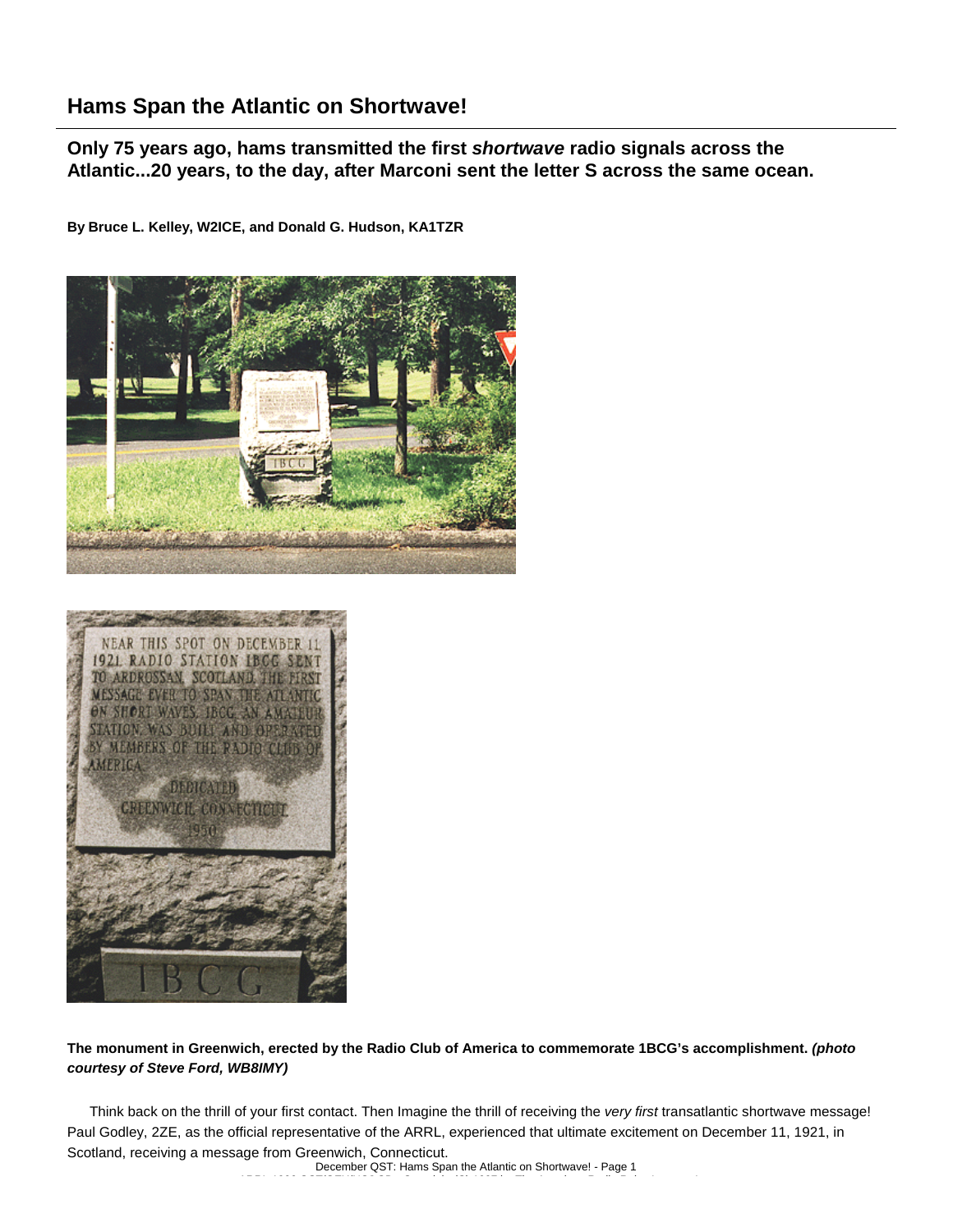Today, if you drive into Greenwich via Merritt Parkway Exit 31, about 1-1/2 miles south of the Parkway you will see a monument to this special event on the right in the triangular intersection of North Street and Clapboard Ridge Road. The monument is about 200 feet from the site of the original station. The inscription on the marker reads:

NEAR THIS SPOT ON DECEMBER 11, 1921, RADIO STATION 1BCG SENT TO ARDROSSAN, SCOTLAND, THE FIRST MESSAGE TO SPAN THE ATLANTIC ON SHORT WAVES. 1BCG, AN AMATEUR STATION, WAS BUILT AND OPERATED BY MEMBERS OF THE RADIO CLUB OF AMERICA.

Responding to a 1948 recommendation of the Awards Committee of the Radio Club of America (RCA), the Club's board of directors approved the construction of this marker and the presentation of a replica of the Armstrong Medal to the seven members of the club who were involved in that special achievement. In October 1950, the club recorded the story of the building and operation of Station 1BCG and the sending and receiving of the first transatlantic shortwave radio message in a specially authorized booklet, the *1BCG Commemorative Issue* of the *Proceedings of the Radio Club of America*. This publication is a treasure of information on the design challenges, operating frustrations, personal commitments (and hardships, because of the extreme cold), and press coverage of this achievement.

As Edwin H. Armstrong noted in the booklet, "The plan was simple. American amateurs were to transmit, British amateurs were to receive—and an American amateur, Paul Godley, was to be sent abroad with his own receiving equipment in an attempt to guard against a repetition of the failure of similar tests in the preceding year, when signals sent from the United States remained unreported from Britain."

The six-man operating and engineering staff of 1BCG included Ernest V. Amy, Armstrong, George E. Burghard, Minton Cronkhite (holder of the 1BCG station license), John F. Grinan, and Walker P. Inman. Amy and Burghard contributed the section entitled "The History of 1BCG" to the booklet. They note that in 1920, amateur operation was limited to 200 meters and down because these so called "short waves" were believed to be of little value for long distance communication by government and commercial organizations.



**A 1921 view of 1BCG, located on a field of the Elisha P. Cronkhite estate in Greenwich, Connecticut. The flattop T cage antenna is supported between two steel masts 108 and 75 feet tall. This was the cover photo for February 1922 QST, and was also published in the Scientific American article (see sidebar) and in other reports of the event.**

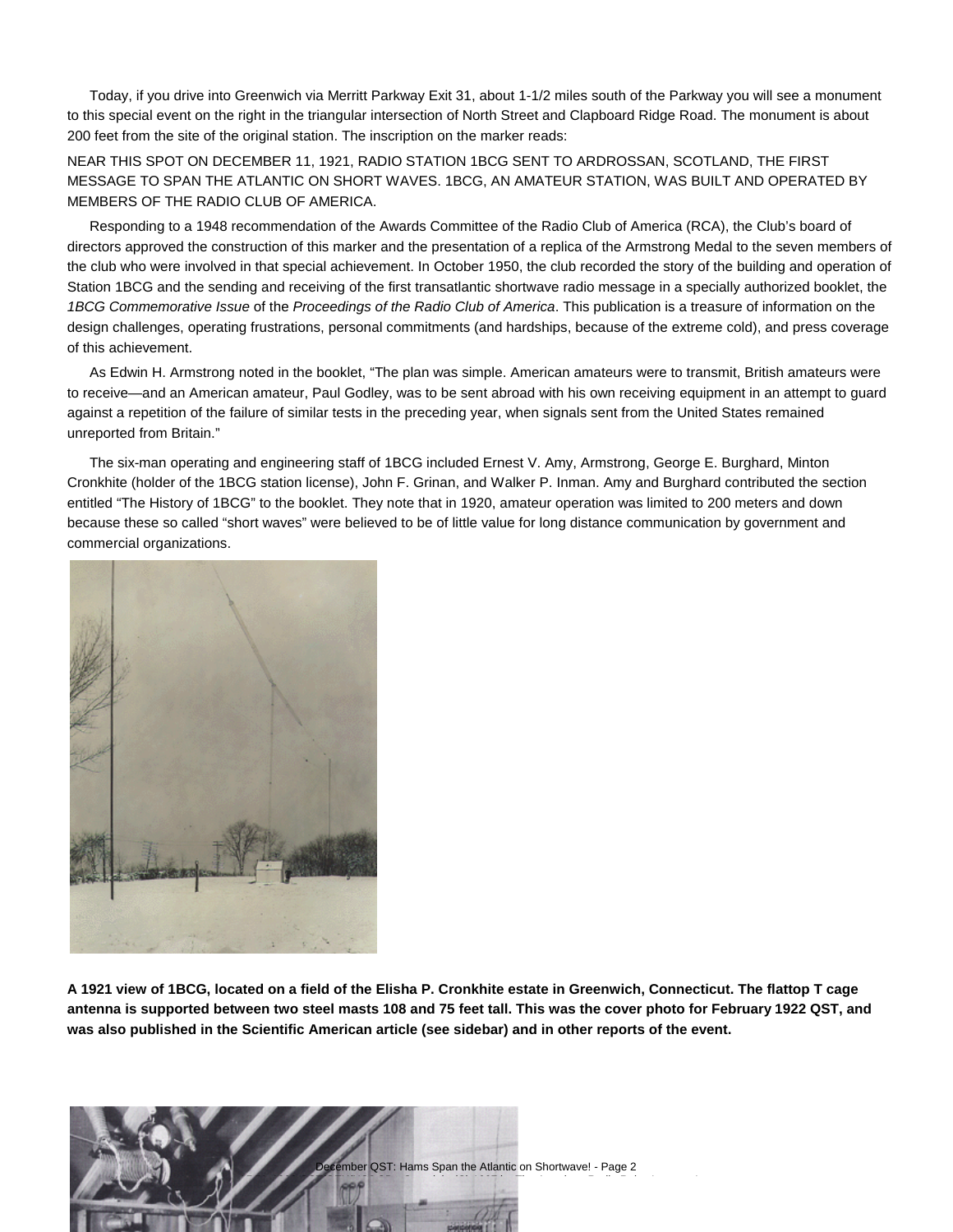

**The 1921 1BCG transmitter.**



**The 1921 1BCG receiver.**

Some highlights from the 1BCG story:

1BCG, constructed specifically for the 1921 ARRL transatlantic test, won the prize as the best station!

The team constructed a T antenna with a 100-foot horizontal cage flattop made up in two sections, each 50 feet long with eight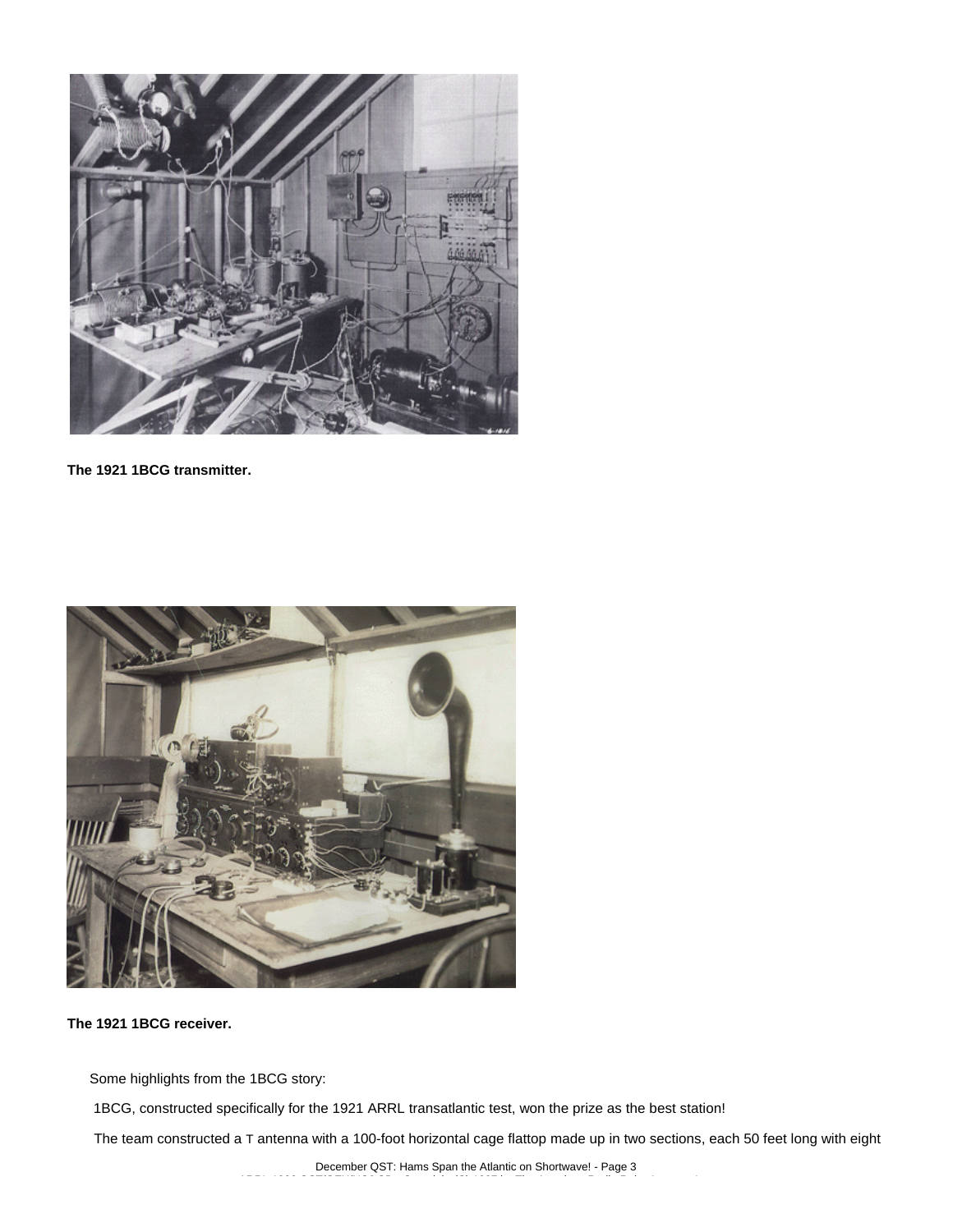#14 stranded phosphor-bronze wires that were equally spaced around 18-inch-diameter metal hoops and connected from the center point with a 70-foot downlead.

They also constructed a counterpoise consisting of 30 radial wires, each 60 feet long. The radials extended from a common central point, at a height of seven feet above the ground. To reduce resonance effects, the counterpoise had two equal fan-shaped halves, each with 15 wires.

The 1BCG transmitter, as originally built, used two UV-204 Radiotron tubes in a self-excited, self-rectifying Colpitts oscillating circuit. It was rebuilt in the field into a master-oscillator, power-amplifier (MOPA) arrangement, to avoid the disadvantages of a self-excited oscillator and to produce a pure, steady CW signal. The single-204 oscillator was direct coupled to three more 204s in parallel in the amplifier. A motor-generator set supplied 2000 V dc for the plate voltage.



**The replica transmitter, which will be on the air from 2300 UTC, December 11, through December 15, 1996, on or near 1815 kHz, signing W1BCG.**

The tests started on December 7, 1921, and, after many tries, a complete message transmitted by 1BCG was received in Scotland at 3 AM GMT, December 12:

NR 1 NY CK 12 TO PAUL GODLEY ARDROSSAN, SCOTLAND HEARTY CONGRATULATIONS BURGHARD INMAN GRINAN ARMSTRONG AMY CRONKHITE

The station was dismantled on December 29, and the transmitter moved to Columbia University for exhibition at a reading of a paper before the Radio Club of America. All the technical data in this paper is covered in a special section of the 1950 RCA booklet. Unfortunately, no one knows what happened to the transmitter after that event.

In honor of the 75th anniversary of this historic transatlantic transmission, a special-event station will operate from Greenwich, Connecticut, December 11 through 15, 1996. A replica of the original transmitter—built by Bob Raide, W2ZM, of the Antique Wireless Association (AWA)—will be on the air from a location near the original site in Greenwich. This rig will be on the air starting at 2300 UTC, December 11, on or near 1815 kHz, which is as close as practical to the original frequency of 1350 kHz. The call sign W1BCG will be used.

The organizers for the event, with the support of the ARRL, are the Antique Wireless Association (Bloomfield, New York; Bill Fizette, K3ZJW, president), the Greater Norwalk Amateur Radio Club (Norwalk Connecticut; Ed Ashway, W9KTH, president), the Shoreline Amateur Radio Club (Waterford, Connecticut; Sandy MacLean, N1MUS, president) and the Stamford Amateur Radio Association (Stamford, Connecticut; Jim Murdock, N1NNG, president).

The organizers are grateful to George Wells, KA1JUV, of Greenwich, who is providing the "shack" for this operation at a site that is close to the original location used by 1BCG.

Event coordinator Tim Walker, N2GIG, learned via the AWA and the ARRL's sister-societies in England (Radio Society of Great Britain) and France (Reseau des Emetteurs Franais) that hams in those countries want to participate in the special event. Since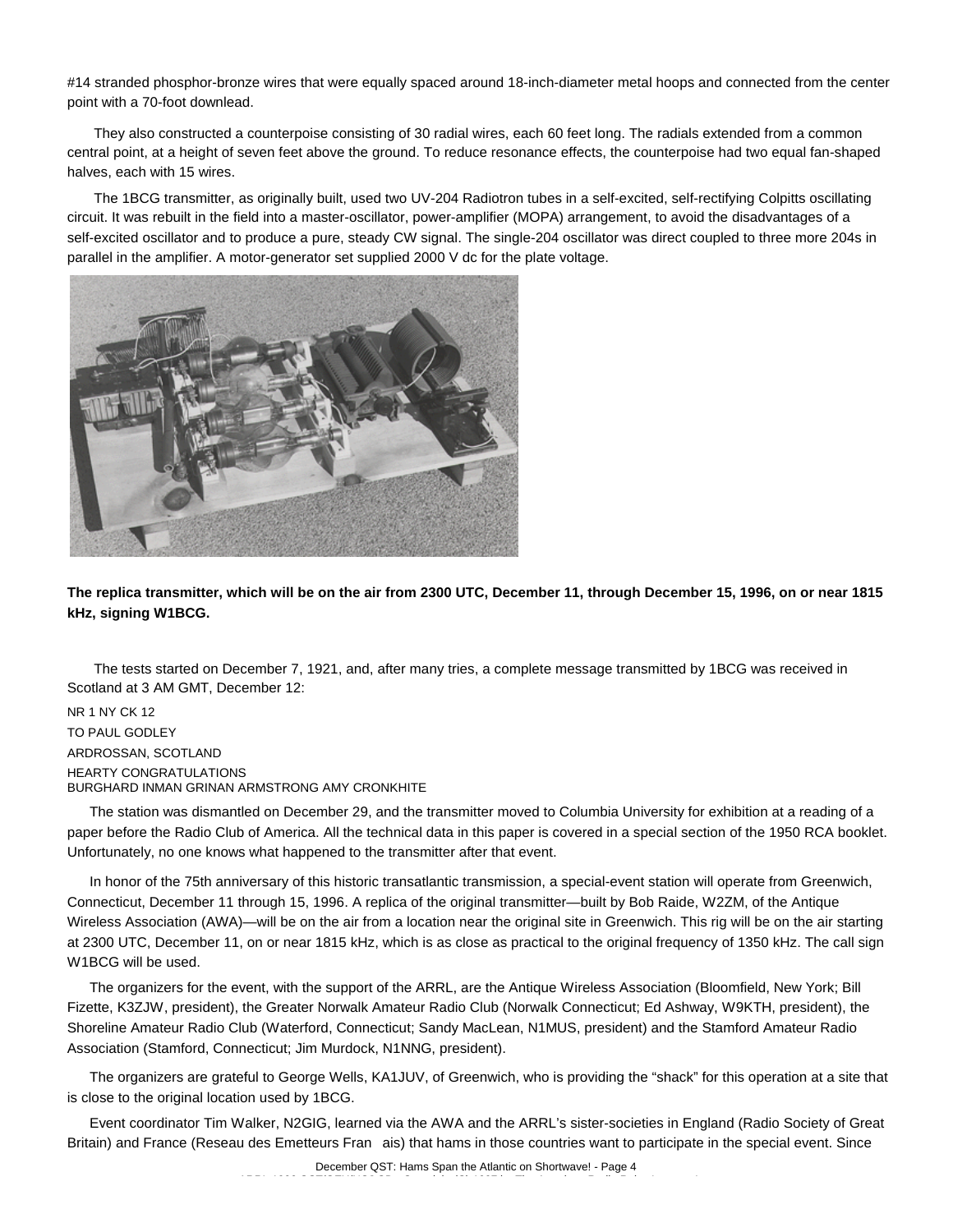the original transmissions were directed to the UK and Europe, extra efforts will be made to involve European operators.

The AWA invites all hams to commemorate that historic ham event of 75 years ago by working W1BCG and its replica transmitter.

![](_page_4_Picture_2.jpeg)

**The 1BCG shack and five of the six crew members (l-r): Amy, Grinan, Burghard, Armstrong and Cronkhite (Inman was not present for the photo).**

![](_page_4_Picture_4.jpeg)

**Paul Forman Godley, 2ZE—"Paragon Paul"—copied the historic message transmitted by 1BCG.**

**Further Reading on the 1921 Transatlantics**